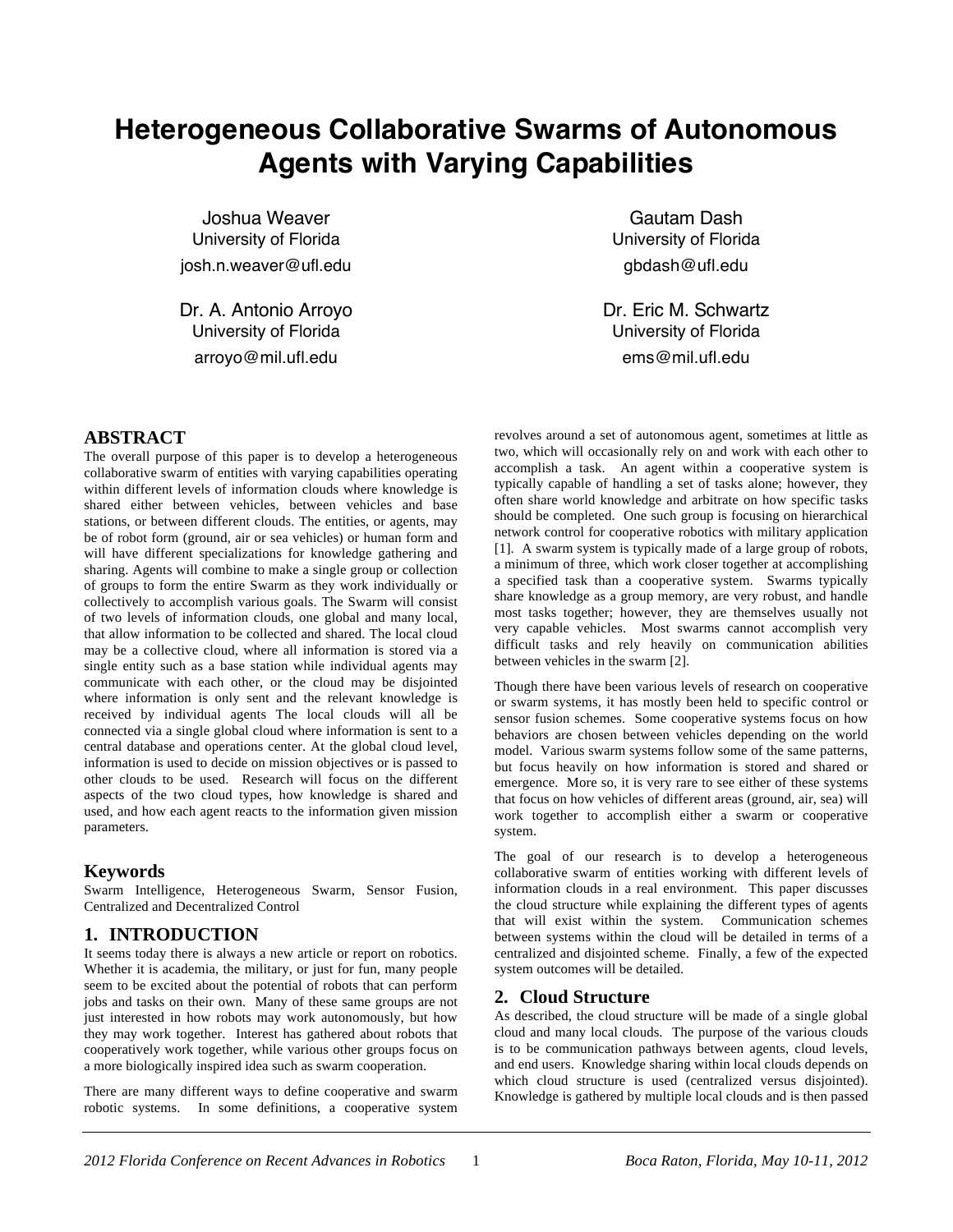to the global cloud, which is contained within the Internet. The global cloud will describe the state of the world knowledge for all clouds as well as current mission objectives and progress. Knowledge from the global cloud may be reproduced in a single Operations Center where it is viewed by end users, processed, and mission objects are modified as needed. Knowledge from the global cloud may also be passed to other local clouds within the Swarm.

Though information is typically simply sent and received between clouds and mission parameters are sent down from the global cloud, certain agents (human) are able to modify mission parameters if they are part of a given cloud. While implementation of the cloud is not specific, the current cloud structure and communication is performed within the Google Cloud using Google App Engine.

One focus for both the centralized and disjointed cloud structure will also be handling the ability for all agents to communicate with the cloud. Occasionally an agent may leave the communication range of the base station for the cloud. In this situation, a mixed form of bridging (or repeating) communication will be used between multiple vehicles to pass information from the external agent through agents within the communication range of the base station.

#### **2.1 Centralized Local Cloud**

The centralized local cloud structure resembles more closely to a Swarm behavior structure. The overall structure focuses on intercommunication within a single cloud between agents of that cloud acting as a squad and a central base station acting as a squad leader. The base station may be a more specialized and capable agent or simply a computer station. In implementation, the base station will hold multiple forms of communication (Wi-Fi, RF, 3G/4G modem, etc.) on a single tower as well as a high-speed computer at the base. The cloud is further made up of multiple agents with their own specializations. Knowledge gathered by the individual agents is directly shared with the base stations and may be indirectly shared with other agents within the cloud. Local level tasks may be decided upon by the base station given parameters of the mission and world knowledge. These tasks can then be directed at specific agents or groups of agents to complete said task. Task goals and progress are shared as knowledge.

#### **2.2 Disjointed Local Cloud**

The disjointed local cloud structure resembles a mixed topology of Swarm and Cooperative/Distributive behaviors. The cloud is made up of virtual connections between agents with no central agent processing the knowledge. A central tower is still in place for communication; however, this tower mainly represents the connection of the virtual cloud to the global cloud. Knowledge is broadcasted from each agent within the cloud. All knowledge is directly gathered into the global cloud, while only relevant knowledge is retained for agents given their own specializations. Given that no central base station is used to decide on local level tasks, each agent must be capable of arbitrating new tasks given the collected knowledge and mission parameters. A cost function and consensus/voting scheme may be used between agents to decide how tasks are completed.

#### **3. Swarm Agents**

The Swarm consists of robotic agents (ground, air or sea) or human agents. Each agent has its own purpose and specializations within their given clouds. Agents are formed



**Figure 1. The XTM Rail** 

within local clouds as needed and desired by mission parameters and tasks given by the global cloud.

## **3.1 Robotic Agents**

Each robotic agent will hold its own level of control and survival behaviors, only receiving any type of directional commands via trajectories or GPS waypoints from the local cloud. Robotic agents have specific abilities that allow them to accomplish certain tasks, e.g., sonar and GPS for basic object detection [4], cameras for computer vision, etc. Robotic agents have communication abilities to send and receive data directly to local clouds via Wi-Fi or RF, while only using 3G/4G in special circumstances. Commands or mission object updates will be sent to robotic agents only from base stations, while intercommunication of knowledge may be shared between other robotic agents or base stations. At times, if an agent moves out of range of a base station, communications may be established with agents that are within range to pass information to the base station. At times, human agents through the cloud may indirectly control robotic agents.

An example of one such agent used within this system as a robotic agent is the XTM Rail 1/8 scale buggy (as seen in Figure 1). This vehicle was used in previous research focused on single vehicle swarms with emergence [3] and a recent paper focused on developing those swarms with more behaviors [4].

## **3.2 Human Agents**

Human agents share multiple purposes in the cloud swarm. In most situations, human agents have the ability to directly affect the mission objects for various clouds. Information from the global cloud is sent directly or indirectly (through base stations) to human agents. With this information, human agents may change mission objects or directly move agents to areas of interest, therefore overriding or removing them from the current mission object for a limited time. Human agents may also share information with the cloud, either through special abilities (sensors, GPS, etc.) located on the human agent or through knowledge updates/commands sent from the human agent.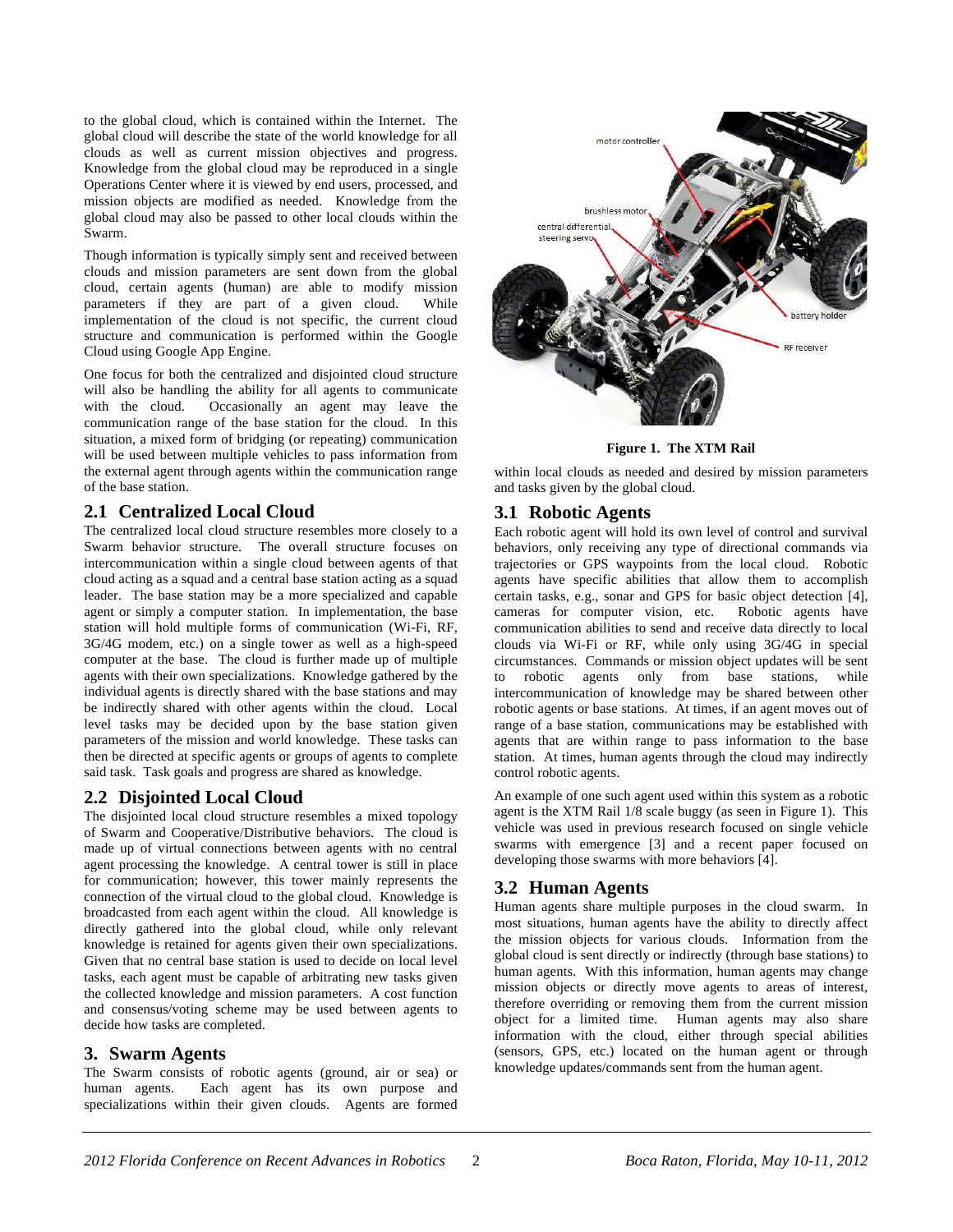

**Figure 3. A Description of the complete cloud structure. The solid cloud represents the centralized local cloud, while the broken cloud represents the disjointed cloud. All clouds and components are contained within a larger global cloud.** 

# **4. Swarm Communication and Control Application**

The overall structure of the cloud and the related components is shown in Figure 3. The method and pathways, as given in sample form (see Figure 2), for communication and control is described below.

#### **4.1 Pathways within a Centralized Cloud**

Data passes in multiple directions when dealing with the various clouds. At the low level, agents travel throughout their environment gathering knowledge and performing tasks given their specializations. Knowledge takes the form as objects or points of interest found in the environment, or as task updates. In a centralized cloud, as knowledge is gathered, that information is shared directly with a base station and indirectly with other agents. Knowledge is then passed from the base station of the local cloud to the global cloud within the Internet. From here, information may either be passed to other local clouds if needed, or to a central Operations Center. Knowledge at the Operations Center is used for end users to view the Swarm world knowledge. Either the computers in the Operations Center or the end users may modify mission parameters if desired. From the Operations Center, via the global cloud, mission parameters are sent to each local cloud. Given world knowledge of the local cloud and any other relevant local cloud, as well as mission parameters, a base station will arbitrate and decide tasks for individual or groups of agents.

Human agents may be contained within a local cloud and behave slightly different than robotic agents. Knowledge is gathered by a human agent either indirectly (sensors, GPS, etc.) or directly (information entered into cloud). This information follows the same pathways as robotic agents, except in terms of direct commands given by a human agent. While in a cloud, a human agent can redirect or change a mission parameter for an individual or group of robotic agents. When finished, a human agent can then release said robotic agents back to the control of the base stations.

#### **4.2 Pathways within a Disjointed Cloud**

At the low level, information travels differently in a disjointed cloud versus the centralized cloud. As agents travel throughout the environment gathering knowledge, the knowledge is broadcast between all vehicles. Knowledge is either collected by the global cloud or by agents who may use the knowledge given their specializations. Once in the global cloud, the knowledge is treated the same as was in the centralized cloud, resulting in mission commands or modifications being sent to local clouds. When a mission command is received within the disjointed virtual local cloud, each agent received the updated mission command. Using the gathered world knowledge, current mission objectives, and any updated mission objectives from the global cloud, all local agents will adjudicate on all information and come to a consensus on individual or groups of agents needed to complete a task.

In the disjointed cloud, the human agent behaves the same way as in the centralized cloud.

#### **5. Research Focuses**

Various research focuses will be followed during the development and work on the previously described system. Each is described below in detail as to what areas are currently being reviewed.





## **5.1 Swarm Environment Map Building**

With a heterogeneous group of robots with different sensing capabilities, the principal goal would be to use all the sensor data to compile a model of the environment around the cloud. We could start with a priori knowledge of the lay of the land (from a map with GPS coordinates or an overhead image) and start filling in the details as the agents explore and sense their surroundings and update the local cloud.

Based on the data available, the local cloud could then decide upon points of interest to investigate. This could be done by the base station in case of a centralized cloud or by each individual agent in a distributed cloud. Points of interest could also be identified by the Operations Center and pushed down through the Global cloud. The local cloud would then have to decide on a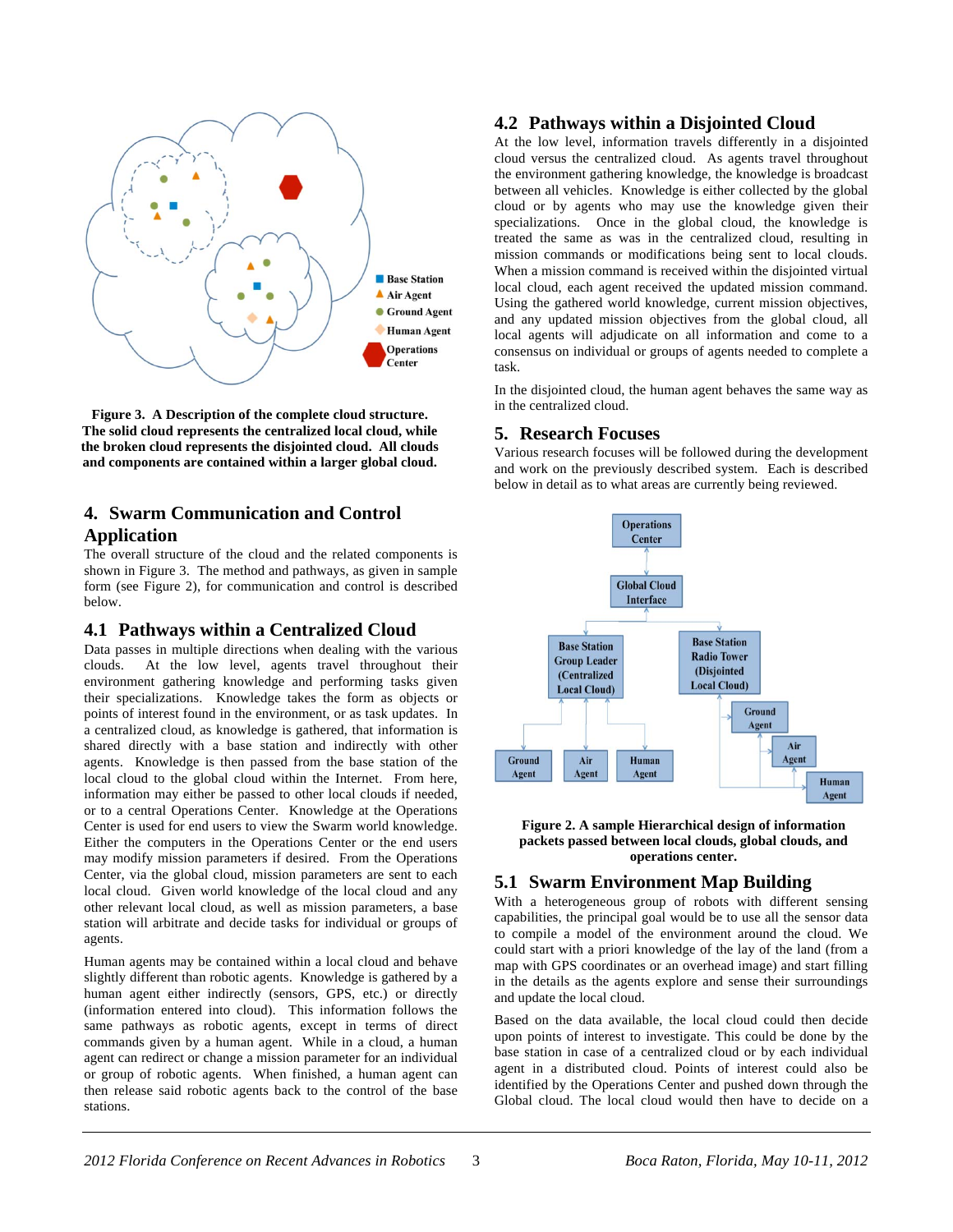configuration that would cover all these points and come up with trajectories to transition to those configurations.

# **5.2 Cloud Based Trajectory Planning**

Trajectory planning approaches would be different for different cloud structures. The challenges faced here would be developing efficient trajectories for non-holonomic robots in an unstructured environment with hidden/unknown obstacles [5]. For a centralized cloud, the base station would use the overall desired configuration to develop trajectories for each agent and pass them on to each agent as waypoints. For a distributed cloud, each individual agent would have to generate trajectories relative to the other agents, which would result in the cloud reaching the desired configuration.

Trajectory planning could be done using optimal observer based models or heuristic based approaches. Based on constraints for each mission, different techniques could be exploited. For example, in the centralized control scheme, and exhaustive optimal observer based model could work if the base station has enough processing power to tackle the problem. However, in the distributed approach, a less computationally expensive, heuristic based approach could be called for with cost functions based on coverage and time, tailored to help the decision making process. Trajectories could even be developed and pushed down from the global cloud.

## **5.3 Cloud Transitioning**

The agents should also be capable to transition from centralized cloud to disjointed cloud and back. Should the base station drop out, the agents should still be able to complete the mission at hand, working as a disjointed could. If the base station were to come back up, the disjointed cloud should be able to utilize its superior processing power and transition back to a centrally controlled cloud.

# **5.4 Centralized versus Decentralized Control**

For a centralized cloud, the base station is aware of the agents and the desired goal. Hence it makes sense to have an orchestration algorithm running on the base station or the cloud, which computes trajectories for each agent and the agents track these trajectories. Various orchestration algorithms could focus on different cost functions, like maximizing coverage while minimizing time or optimizing effort.

The problem with centralized controllers is that the base station or the cloud has to be in constant communication with the agents. That would limit the effectiveness of the swarm. Hence a decentralized control approach would be much more effective in regions where the robots would have to move in and out of communication with the rest of the swarm but be in constant contact with the nearest neighbor [5]. However, if there is a constant chatter of control signals, the swarm would lose bandwidth required for sensor data. Hence the best control algorithms would maintain connectivity without having to exchange control signals between robots.

## **5.5 Multiple Levels of Arbitration**

When a mission gets authorized from the global cloud, the local cloud would have to break it down into individual tasks for each robotic agent. For example, an air vehicle could be tasked to scout

out the area of interest to locate possible targets which would then be passed on to the ground vehicles. If the local cloud were a centralized cloud, the base station would be in charge of distributing the mission tasks amongst the various robots in the cloud. The base station would also monitor and collect data from various members in the local cloud and pass it on to the global cloud.

To handle orchestration at the local cloud level, the base station would need to have better computational capabilities than the other robots in the swarm. If the orchestration layer were deployed on the global cloud, then the base station would receive individual mission parameters for each robot. It would have to collect state information from each robot and relay data to the global cloud. Such a system would not require the base station to have more computational resources compared to the other robots.

However in a distributed local cloud, the mission parameters would be received by all the robots in the cloud. Based on their capabilities and the position of the targets, each robot would generate an expected completion metric of all the tasks in the mission. The robots would broadcast these metrics on to the local cloud. The swarm would then reach a consensus based on these metrics and the tasks in the mission would be assigned to the appropriate robot. The task assignments would then be relayed to the global cloud which could monitor progress and completion.

# **5.6 Sensor Fusion with Heterogeneous Agents**

Sensor data from different robots in a heterogeneous group with different sensing capabilities could be used to build a better position and orientation estimate for each robot in the group [6]. The estimation algorithm could be centralized or decentralized. Also with different heterogeneous robots, different perspectives of the environment can be used to anticipate obstacles and determine paths of least effort while maximizing coverage.

#### **6. Demos**

Various demos are planned for 2013 that demo the abilities of the collaborative swarm and cloud. Search and Rescue will demo how air vehicles will be used to perform reconnaissance and place the information on the cloud while various ground vehicles will collect the gathered information and identify any targets of interest. Urban Exploration will show how both the air and ground vehicles work together to explore an enclosed area with tall buildings and multiple hidden corners for a human agent to transverse. Perimeter Maintenance will show how air and ground vehicles may be used to protect a specified mobile perimeter with a high level of coverage given the various levels and types of vehicles.

Vehicles will operate in the Ubuntu environment with the cloud existing within the Google App Engine. A human agent can either view or control various aspects of the cloud via an Android Tablet that gives status updates and control to the user. This information is passed from the tablet into the cloud for processing. An operations center will also be used to start and modify missions.

## **7. Conclusion**

In this paper we described a heterogeneous collaborative swarm of entities that operate within a real environment with different levels of information clouds. We went into detail of how the various levels of the cloud structure work together as well as how the various types of agents within the swarm communicate and